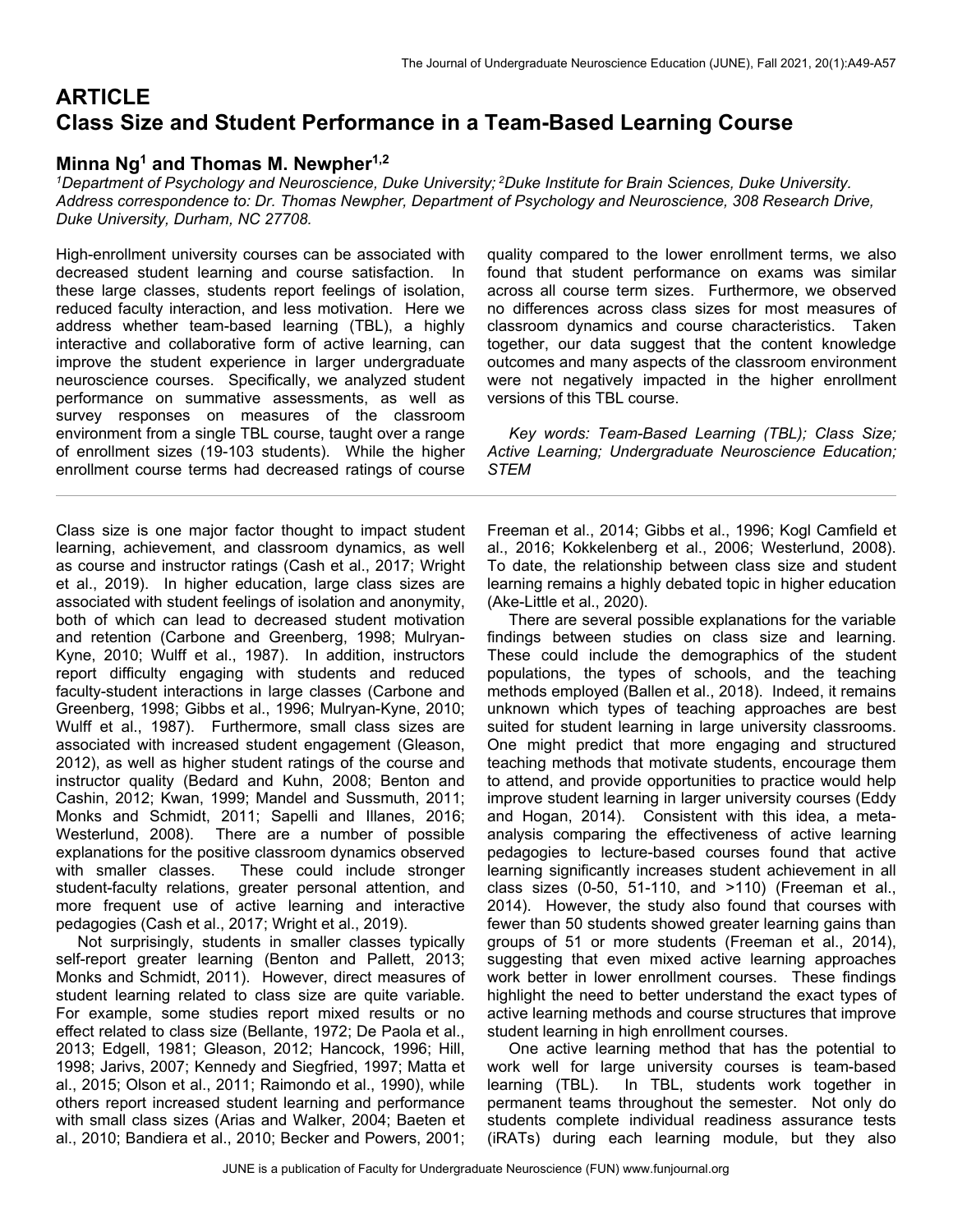collaborate with peers on team readiness assurance tests (tRATs) and application activities, designed to promote learning on Bloom's lower-order (recall, understand) and higher-order (apply, analyze, evaluate, synthesize) cognitive outcomes (Bloom, 1956; Michaelsen et al., 2004; Michaelsen and Sweet, 2008). Of note, TBL was created over 40 years ago for the purpose of transforming large lecture halls into inclusive, interactive spaces that provide strong motivation to attend, participate, and learn (Michaelsen et al., 1982). Importantly, many of the design elements thought to promote learning in TBL (immediate feedback, retrieval practice, and distributed practice) would be present to the same extent in both small and large TBL courses (Butler et al., 2014; Dunlosky et al., 2013; Schmidt et al., 2019). While some evidence indicates that larger TBL courses are harder for instructors to manage (Allen et al., 2013; Thompson et al., 2007a; Thompson et al., 2007b), to date, the relationship between class size and student performance in TBL has not been formally addressed.

 Given the highly structured and interactive design of TBL courses, we predicted that student performance on exam questions that tested lower- and higher-order learning outcomes would be similar across a range of TBL course term sizes. Furthermore, we expected that measures addressing the classroom environment would not decline as enrollment size increased. To this end, we analyzed student exam performance and end-of-semester course evaluations from a single undergraduate neuroscience course. This single TBL course was taught across a range of enrollment sizes (19-103) over four course terms. We found that the lower enrollment versions of the course had higher student ratings of course quality than the higher enrollment versions, even though all course terms were taught by the same instructor. However, exam performance and several measures of the classroom environment did not differ across a range of course term sizes, suggesting that for this TBL course, many aspects of the learning experience were not negatively impacted in higher enrollment course terms.

### **MATERIALS AND METHODS**

This study was approved by the Duke University Institutional Review Board. The course was taught at a private university in the southeastern United States. For ratings of the classroom environment, we used data from end-of-semester course evaluation surveys from four different terms of the same undergraduate neuroscience course. All four course terms were taught by the same instructor. Course evaluations were collected and provided by the Office of Assessment and made available to the instructors and researchers after grades were posted by the Registrar's Office. Students enrolled in this in-person undergraduate neuroscience course submitted anonymous campus-wide course evaluations on their perceptions of a range of questions addressing classroom dynamics and course characteristics. Twenty minutes of in-class time were reserved to complete the voluntary course evaluations, although students also had the option to take evaluations outside of class time. Seven different measures of the classroom environment were analyzed, except for Term 1 and Term 2 where "course difficulty" data were not collected. The students were asked to provide responses to the following questions on their end of semester course evaluations:

1.The course had clearly defined student learning objectives.

2.The course had clear expectations for assignments and other work.

3.The course had a welcoming and inclusive classroom environment.

4.The course helped me to effectively communicate ideas orally.

(For questions 1-4, response options were on a Likert rating scale:  $5 =$  strongly agree,  $4 =$  agree,  $3 =$  neutral,  $2 =$  disagree, and  $1 =$  strongly disagree; or NA = not applicable. )

5.Please characterize the difficulty of the subject matter.

(Response options were on a Likert rating scale: 5 = very high,  $4 =$  high,  $3 =$  moderate,  $2 =$  low, and  $1 =$ very low; or NA = not applicable.)

6.Give an overall rating for the quality of this course.

7.Give an overall rating for the quality of instruction.

For questions 6-7, response options were on a Likert rating scale:  $5 =$  excellent,  $4 =$  very good,  $3 =$  average,  $2 =$ marginal, and  $1 =$  poor; or NA = not applicable.

 To measure Bloom's cognitive outcomes, we analyzed average student performance on summative exam questions taken during each of the four course terms. The summative exam questions tested students on all content learned during the semester, including Bloom's lower-order and higher-order cognitive outcomes. As summative exam questions were slightly different between course terms, we restricted our analysis to questions that were identical and reused between the corresponding semesters, Term 1- Term 2 and Term 3-Term 4. The summative exam questions came from two different midterm exams. One midterm was offered at the halfway point of the course term and the second at the end of the course term. Exam questions were multiple choice and covered the range of Bloom's taxonomic levels (Bloom, 1956). Student performance was tracked across all identical test questions between terms, referred to as "All Questions" (Tables 3, 4, and 5). The exam questions were then divided into two categories based on Bloom's taxonomy: lower-order cognitive outcomes for recall and understanding level questions (Lower Bloom's), and higher-order cognitive outcomes for application, analysis, and evaluation (Higher Bloom's). See Appendix 1 for examples of lower- and higher-order questions. The number of student exams used to measure exam performance was not identical to the starting enrollment for each course term. In some cases, students withdrew from the course and did not complete one or both of the midterms. While the large majority of students completed their midterms online using the course management software (Sakai ©), several students completed midterms on paper and their records were not stored. Performance on assessments and responses on end-of-semester course evaluations were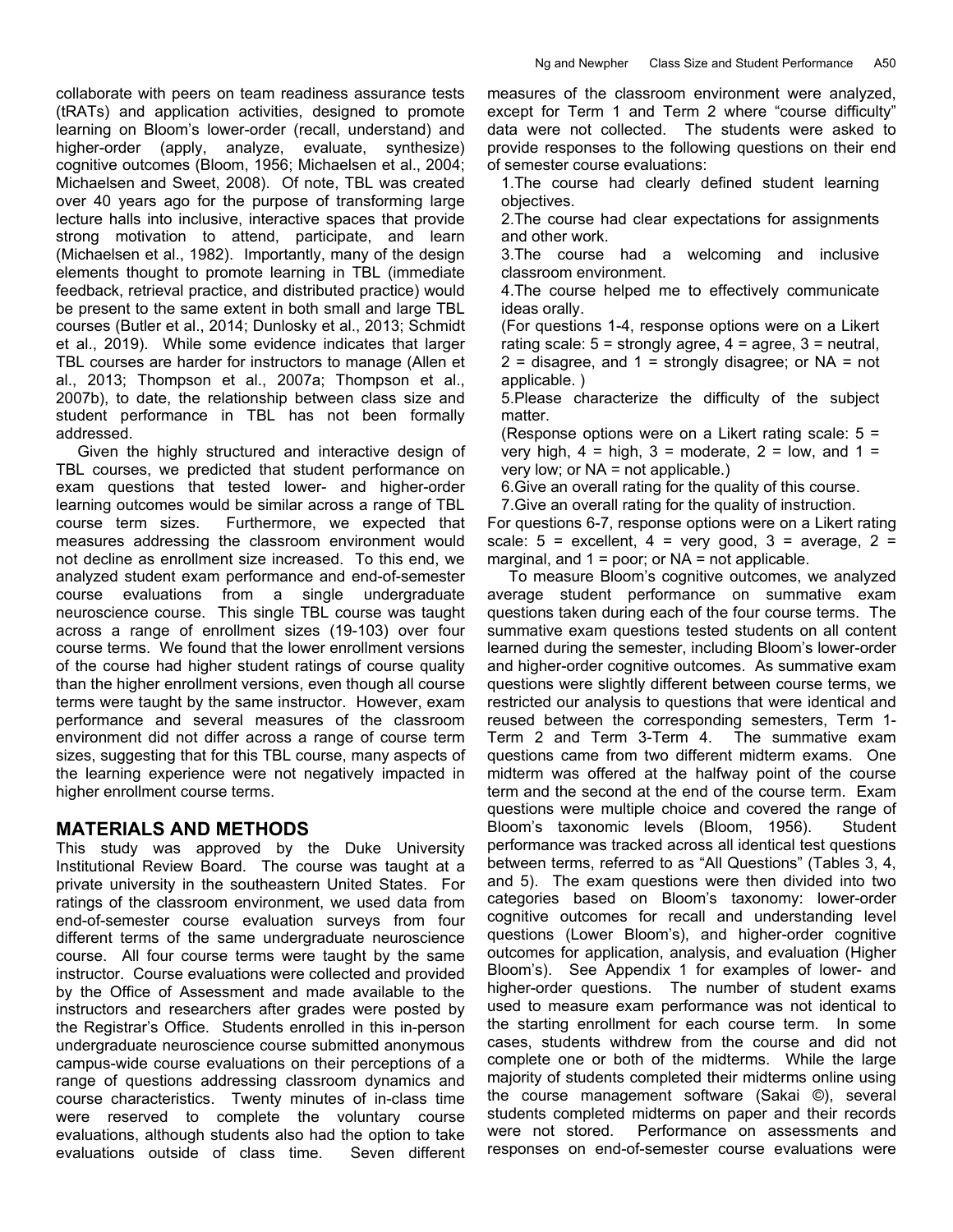| Term   | Enrollment | <b>TBL Modules</b> | Meetings | <b>Discussion</b> | <b>Term Length</b> | Exams | Team Size |
|--------|------------|--------------------|----------|-------------------|--------------------|-------|-----------|
| Term 1 | 19         |                    |          | No                | 6 (summer)         |       |           |
| Term 2 | 103        |                    | 28       | No                | 14 (fall)          |       |           |
| Term 3 | 101        | 12                 | 42       | Yes               | 14 (fall)          |       |           |
| Term 4 | 64         | 10                 | 40       | Yes               | 14 (fall)          |       | 6         |

### Table 1. Characteristics of the 4 TBL Course Terms

*Table 1.* Characteristics of the 4 TBL Course Terms. Enrollment = number of students enrolled at the start of the semester. TBL Modules = number of TBL modules or units during the semester (each module consisted of 1 pre-lecture, 1 readiness assurance, and 1 application activity). Meeting = number of class meetings during the semester; Discussion = indicates that the course term had a weekly discussion section. Term length = length of the course term in weeks. Exams = number of summative exams. Team Size = size of small learning groups.

analyzed using non-parametric Mann Whitney U tests, performed in IBM SPSS®.

 Precise definitions and ranges for small, medium, and large university classes vary between studies (Cash et al., 2017; Freeman et al., 2014; Wright et al., 2019). As such, we did not label these classes as small, medium, or large. Rather, we refer to them by their enrollment size. In all classes, tables shared among teammates were the same size and style and were spaced apart similarly. The courses in these analyses used the same classroom space, except Term 1, which was held in a smaller classroom with seating for 20 students. Classrooms for all terms and sizes were single-level, as opposed to stadium seating.

 The same male instructor (T.M.N.) taught this course and had six years of teaching experience (one year with TBL) prior to the start of Term 1. The TBL course analyzed in this study was a 200-level intermediate undergraduate neuroscience course and, at the time, was a graduation requirement for the Neuroscience major. The following is the course description that appeared on the syllabus, and below are the six learning objectives for the course.

#### Course Description:

"In this course, learners explore the organization of neural systems that allow us to sense our environment, plan and execute complex movements, encode and retrieve memories, and experience a wide range of emotions. We also examine the development of the brain and spinal cord and how changes in the structure and function of these neural systems underlie the devastating effects of neurological and psychiatric disorders."

#### Course Learning Objectives:

-Describe how neurons generate, propagate, and communicate electrical signals.

-Recall the major steps of synaptic transmission and the signaling pathways that drive synaptic plasticity.

-Compare and contrast sensory pathways and describe how stimuli generate electrical signals in sensory neurons to produce different sensations.

-Characterize the pathways and brain regions that control movement.

-Explain how cortical and subcortical brain structures

develop and control cognitive processes, including memory, emotion, attention, and planning.

-Predict how lesions in neural systems could lead to the development of neurological and psychiatric disorders.

 The characteristics for all four course terms are shown in Table 1. While all four terms covered similar neuroscience content, there were some notable differences between course terms. First, Term 1 was a summer session course, while Terms 2, 3, and 4 where all taught during the fall semester. In addition, Terms 3 and 4 included discussion section meetings and allowed for more TBL modules compared to Terms 1 and 2, which did not have discussion section meetings. This meant that Terms 3 and 4 had more class meetings and TBL modules, allowing for more material to be covered in a term. To account for this, pairwise comparisons were made only between corresponding terms: Term 1 with Term 2, and Term 3 with Term 4.

 The standard TBL unit or module consists of two major phases: the readiness assurance process (RA) and the application activity (Michaelsen et al., 2004). The RA process starts with students reading basic background material or watching videos outside of class, followed by individual and team readiness assurance tests (iRATs and tRATs) at the start of the next class period. The iRATs and tRATs serve as formative assessments and are designed to promote student preparedness for the in-class team activities that occur throughout the module. Next, in the application phase of the module, students deepen their learning by collaborating with teammates on complex problems which help them achieve the higher-order cognitive outcomes (Michaelsen et al., 2004). For all four terms, the course was taught using a standard TBL format (Haidet et al., 2014), except that a pre-lecture was included in the class period prior to the readiness assurance process- described in (Ng and Newpher, 2020). The readiness assurance process (iRAT, tRAT, feedback and mini-lecture) was completed during the second classperiod of each TBL module. The application activities were completed on the third day of each module.

 Teams were formed based on the amount of experience students had in the field of neuroscience. Specifically, each team had a mix of students with none, some, or a great deal of neuroscience coursework and research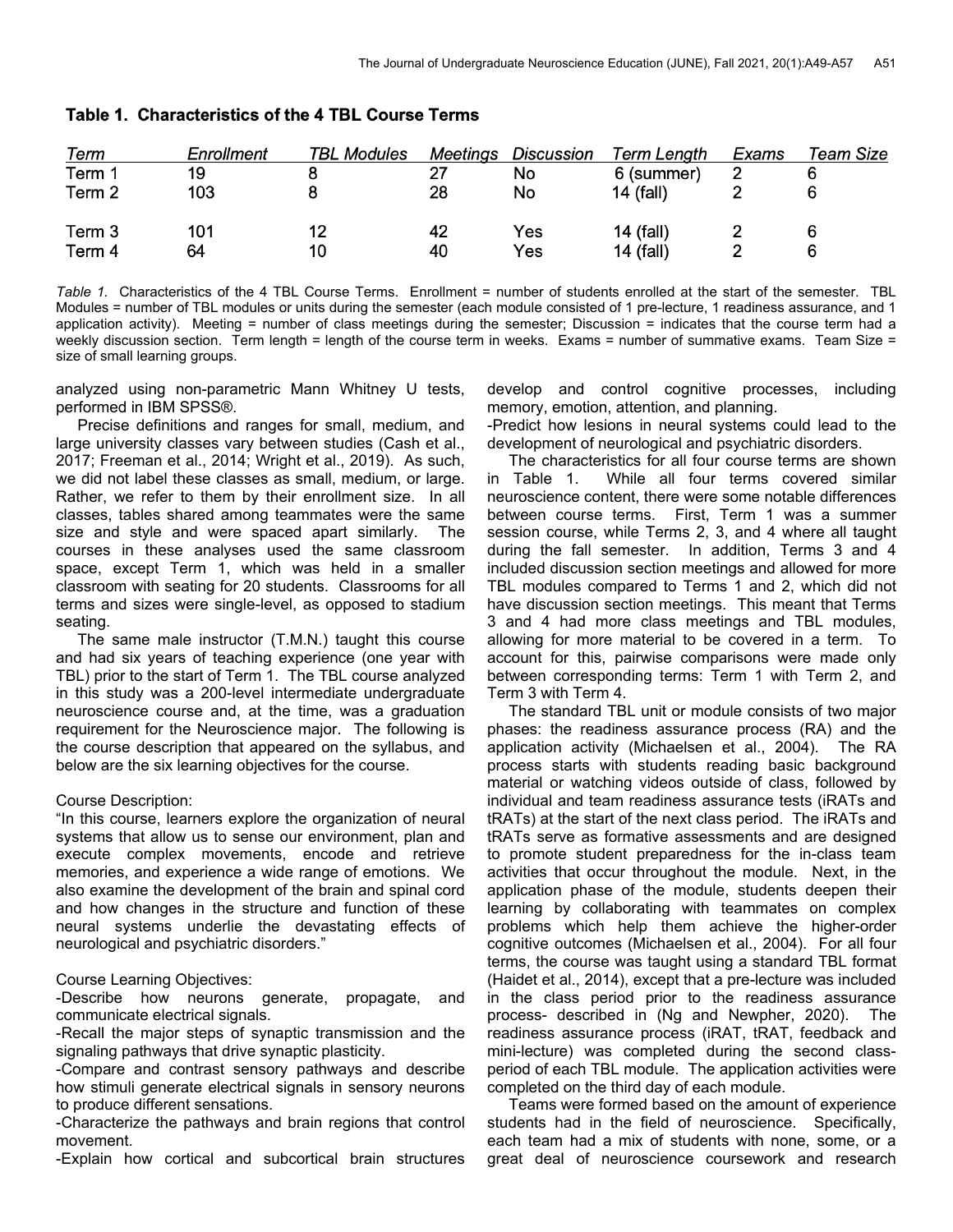| Term   | w    | Major | Nonmaior | Undeclared | 4 <sup>th</sup> | $3^{rd}$ | $2^{nd}$ | 1st | Grad | Visiting |
|--------|------|-------|----------|------------|-----------------|----------|----------|-----|------|----------|
| Term 1 | 15.8 | 15.8  | 15.8     | 26.3       | 10.5            | 21.1     | 26.3     | 0.0 | 10.5 | 31.6     |
| Term 2 | 2.0  | 65.2  | 14.5     | 18.4       | 28.2            | 47.6     | 22.3     | 0.0 | 1.9  | 0.0      |
| Term 3 | 3.9  | 65.3  | 13.9     | 20.8       | 19.8            | 51.4     | 28.9     | 0.0 | 0.0  | 0.0      |
| Term 4 | 1.5  | 64.1  | 25.0     | 9.4        | 25.0            | 60.9     | 10.9     | 1.6 | 0.0  | 1.6      |

#### Table 2. Student Demographics of the 4 TBL Course Terms

*Table 2.* Demographics of the 4 TBL Course Terms. W = percentage of students withdrawing from the course. Major = percentage of students majoring in neuroscience. Nonmajor = percentage of students majoring in fields outside of neuroscience. Undeclared = percentage of students that have not yet declared a major.  $4<sup>th</sup>$  year = percentage of students in their  $4<sup>th</sup>$  year of study (or rising  $4<sup>th</sup>$ year). 3<sup>rd</sup> year = percentage of students in their 3<sup>rd</sup> year of study (or rising 3<sup>rd</sup> year). 2<sup>nd</sup> year = percentage of students in their 2<sup>nd</sup> year of study (or rising  $2^{nd}$  year). Graduate = percentage of students enrolled in graduate school or post-baccalaureate programs. Visiting = percentage of students from outside universities/colleges.

experience. Teams were permanent and worked together for the entire semester. On average, the TBL learning teams each had six members. Although, in a few cases, teams had five or seven members if there were uneven numbers of students in the class. Evaluations of teammates were submitted halfway through the term and again at the end of the term.

 Students enrolled in this course typically include third and fourth-year students majoring in neuroscience. Other typical students include those who are majoring in related disciplines such as biology and psychology, second-year students who have yet to declare a major, as well as visiting students and graduate/post-baccalaureate students (Table 2). The summer term course in this study (Term 1) met five days per week for 75-minute class sessions over six weeks. The fall term courses met two times per week for Term 2 (75-minute class sessions) and three times per week for Terms 3 and 4 (two 75-minute sessions and one 50-minute session) over 14 weeks. All fall term classes were taught in the early afternoon (1:25pm start) and the summer term course was taught late morning (11:00am start).

### **RESULTS**

We first looked for differences between Term 4 (64 students) and its corresponding higher enrollment version, Term 3 (101 students) (1.58-fold size difference). Compared to Term 3, students in Term 4 gave significantly higher ratings for only one measure related to the classroom environment: course quality (Table 3). In addition, there were no significant differences for summative exam performance between students in Terms 3 and 4.

 Next, we compared Term 1 (19 students) to its corresponding higher enrollment term (Term 2 -103 students) (5.4-fold size difference). When compared to Term 2, students in Term 1 gave significantly higher ratings for these measures related to the classroom environment: course quality, instructor quality, and oral communication skills (Table 4). Summative assessment performance and other course characteristics, however, were not significantly different between students in Terms 1 and 2.

Term 1 was taught during a 6-week summer session

and contained a greater percentage of visiting and graduate/post-baccalaureate students than Term 2 (Table 2). We considered the possibility that these students had different levels of background knowledge that may have impacted their performance on exams. To account for this, we performed an analysis removing the visiting and graduate/post-baccalaureate students from both terms. When only considering majors, nonmajors, and undeclared undergraduate students in our analysis, we still did not find significant differences in summative exam performance between the low and high enrollment course terms (Table 5).

### **DISCUSSION**

#### **Summary**

Here we have measured exam performance and student self-report of several measures of the classroom environment in a single TBL-taught course. Our findings demonstrate that, for this particular course, student performance on exam questions across Bloom's taxonomy and student self-report of a welcoming and inclusive classroom environment were not negatively impacted in higher enrollment course terms. Importantly, these findings suggest that, for this single course analyzed, the TBL approach was able to scale to the larger classroom setting. Below we discuss the significance of these findings and propose strategies to improve the experience for students in high enrollment university courses.

#### **Class Size and the Classroom Environment in TBL**

Regardless of class size, students in a TBL class have a small-group learning experience for the entire duration of the semester. Discussions with teammates and frequent interactions with members of other groups, would be predicted to help maintain a social, engaging, and positive classroom environment in large TBL courses. Consistently, we saw no differences across class size comparisons for ratings of "a welcoming and inclusive classroom environment" (Tables 3 and 4). Furthermore, in our comparison between Term 4 (64 students) and Term 3 (101 students), only one of the classroom environment measures was rated significantly greater by students in Term 4: course quality (Table 3). No significant differences were found in the other measures: "clearly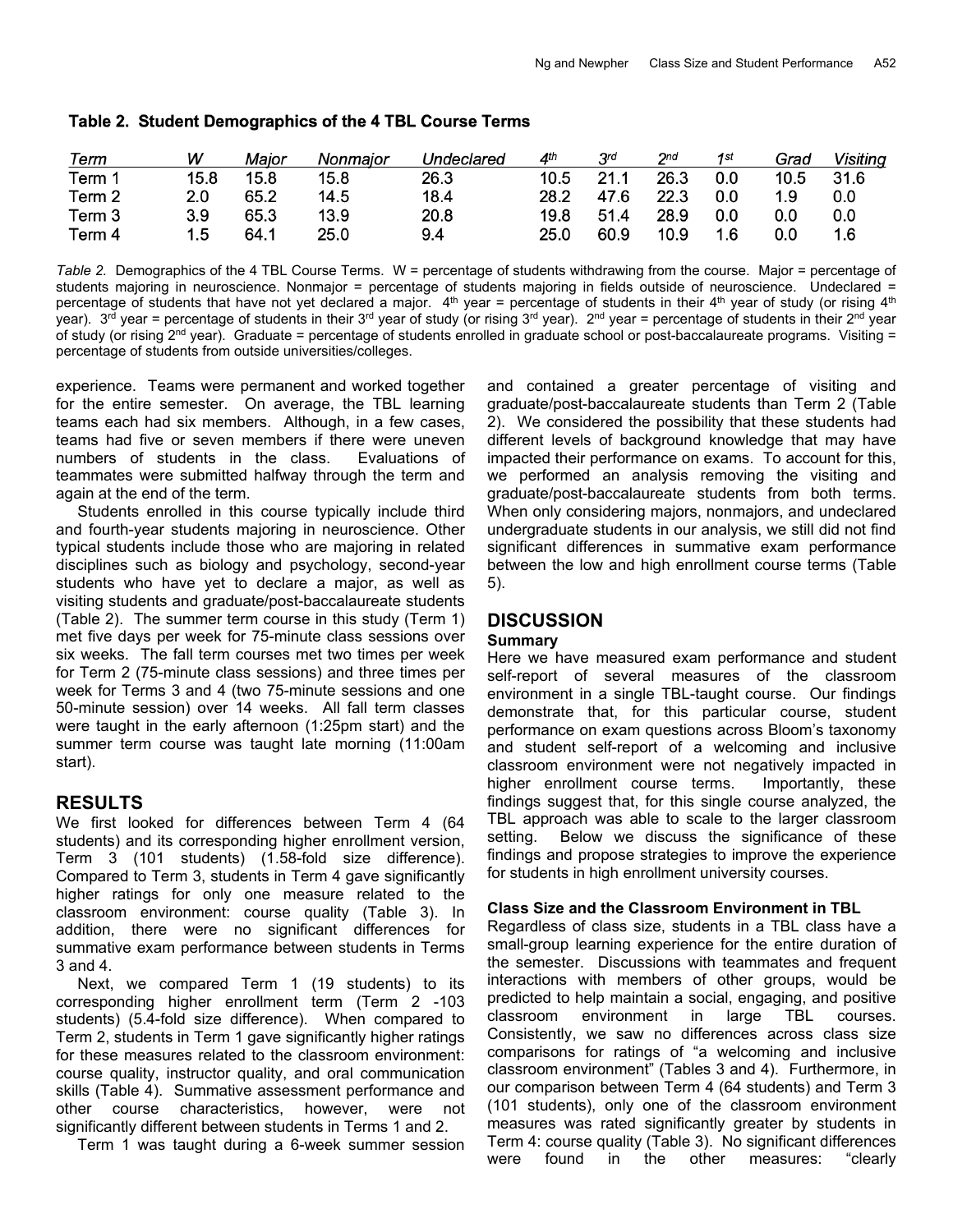|                                                                                                                                                                                               |                                        | 64 Students (Term 4)                                 |                                                      | 101 Students (Term 3)                  |                                                      |                                                      |                                                                                        |                                                                |
|-----------------------------------------------------------------------------------------------------------------------------------------------------------------------------------------------|----------------------------------------|------------------------------------------------------|------------------------------------------------------|----------------------------------------|------------------------------------------------------|------------------------------------------------------|----------------------------------------------------------------------------------------|----------------------------------------------------------------|
| <b>Classroom Environment:</b>                                                                                                                                                                 | n                                      | mean                                                 | <b>SD</b>                                            | n                                      | mean                                                 | <b>SD</b>                                            | (U)                                                                                    | p value                                                        |
| <b>Learning Objectives</b><br><b>Clear Expectations</b><br><b>Course Difficulty</b><br><b>Oral Communication</b><br>Welcoming/Inclusive<br><b>Course Quality</b><br><b>Instructor Quality</b> | 37<br>37<br>37<br>37<br>37<br>37<br>37 | 4.81<br>4.76<br>3.76<br>3.83<br>4.68<br>4.62<br>4.92 | 0.74<br>0.76<br>0.64<br>0.95<br>0.78<br>0.55<br>0.28 | 69<br>69<br>69<br>69<br>69<br>68<br>68 | 4.67<br>4.61<br>3.70<br>3.80<br>4.62<br>4.35<br>4.81 | 0.87<br>0.81<br>0.73<br>1.02<br>0.89<br>0.66<br>0.43 | (1129.00)<br>(1106.50)<br>(1220.00)<br>(1046.00)<br>(1255.50)<br>(983.00)<br>(1136.50) | 0.125<br>0.122<br>0.681<br>0.974<br>0.849<br>$0.037*$<br>0.179 |
| Summative Exam Performance:                                                                                                                                                                   |                                        |                                                      |                                                      |                                        |                                                      |                                                      |                                                                                        |                                                                |
| All Questions (59 questions)<br>Lower Bloom's (50 questions)<br>Higher Bloom's (9 questions)                                                                                                  | 63<br>63<br>63                         | 82.80<br>85.06<br>70.22                              | 14.57<br>12.61<br>18.85                              | 97<br>97<br>97                         | 82.63<br>84.72<br>71.00                              | 13.47<br>11.50<br>18.08                              | (1668.50)<br>(1181.00)<br>(39.00)                                                      | 0.698<br>0.634<br>0.894                                        |

### Table 3. Student Ratings and Exam Scores for Terms 3 and 4

*Table 3.* Description Statistics for Terms 3 and 4. At the start of each semester, Term 4 had 64 students enrolled and Term 3 had 101 students enrolled. One student withdrew from Term 4 and four students withdrew from Term 3. N = total number of student responses for each survey question. For exam performance,  $n =$  number of students that completed both midterm-1 and midterm-1. SD = standard deviation. Summative exam performance represents the average percent correct in the class for the questions analyzed. Mann U Whitney tests were used to compare responses between groups. P values are shown for each category. Bold categories were statistically significantly difference between the groups. (\*) = p is less than 0.05, (\*\*) = p is less than 0.01, and (\*\*\*) = p is less than 0.001.

defined student learning objectives," "clear expectations for assignments and other work," or "perceptions of difficulty." In our second comparison between Terms 1 and 2 (19 and 103 students, respectively), the class size difference was even greater (5.4-fold increase) compared to Terms 3 and 4 (1.58-fold increase). Consistent with the greater size difference, three of the classroom environment measures were rated significantly higher by students in the lower enrollment term: course quality, instructor quality, and oral communication (Table 4).

 In both of these comparisons, the higher enrollment terms had significantly lower course quality ratings. Interestingly, this was despite having the same course structure and content, as well as a similar proportion of class time devoted to interacting with peers and engaging in collaborative learning. The instructor was also the same, yet, in the Term 1 versus Term 2 comparison, the higher enrollment group had a significantly lower rating for instructor quality. These findings are in agreement with past studies describing a negative relationship between class size and course evaluation scores (Bedard and Kuhn, 2008; Benton and Cashin, 2012; Kwan, 1999; Mandel and Sussmuth, 2011; Monks and Schmidt, 2011; Sapelli and Illanes, 2016; Westerlund, 2008).

 One possible explanation for the decreased student ratings of course and instructor quality with the higher enrollment TBL classes may be decreased student-faculty interaction and one-on-one attention. While we have not directly measured the amount of student-faculty interaction in our course terms, past studies have documented fewer interactions and difficulty engaging with students in larger classes (Carbone and Greenberg, 1998; Mulryan-Kyne, 2010; Wulff et al., 1987). However, despite the additional challenges faced with high enrollment TBL classes, several measures of classroom environment did not change across different class sizes in our study. We propose that the frequent interactions with team members throughout the semester may have helped maintain the ratings for a 'welcoming and inclusive classroom environment.' However, given that our study did not include a non-TBL control group with the same instructor, we cannot be sure whether this rating of the classroom environment is a direct result of the TBL approach or perhaps, instructor personality and rapport with students.

#### **Class Size and Exam Performance in TBL**

Our finding that exam scores were similar across a range of enrollment sizes (Tables 3, 4, and 5) suggests that, for these TBL course terms, student exam performance (and presumably content knowledge outcomes) was not negatively impacted in a larger classroom environment. Furthermore, students' accuracy on questions that tested lower-order and higher-order cognitive outcomes did not significantly change with the size of the class (Tables 3, 4, and 5). The design elements of TBL that promote motivation and learning- retrieval practice, spaced practice,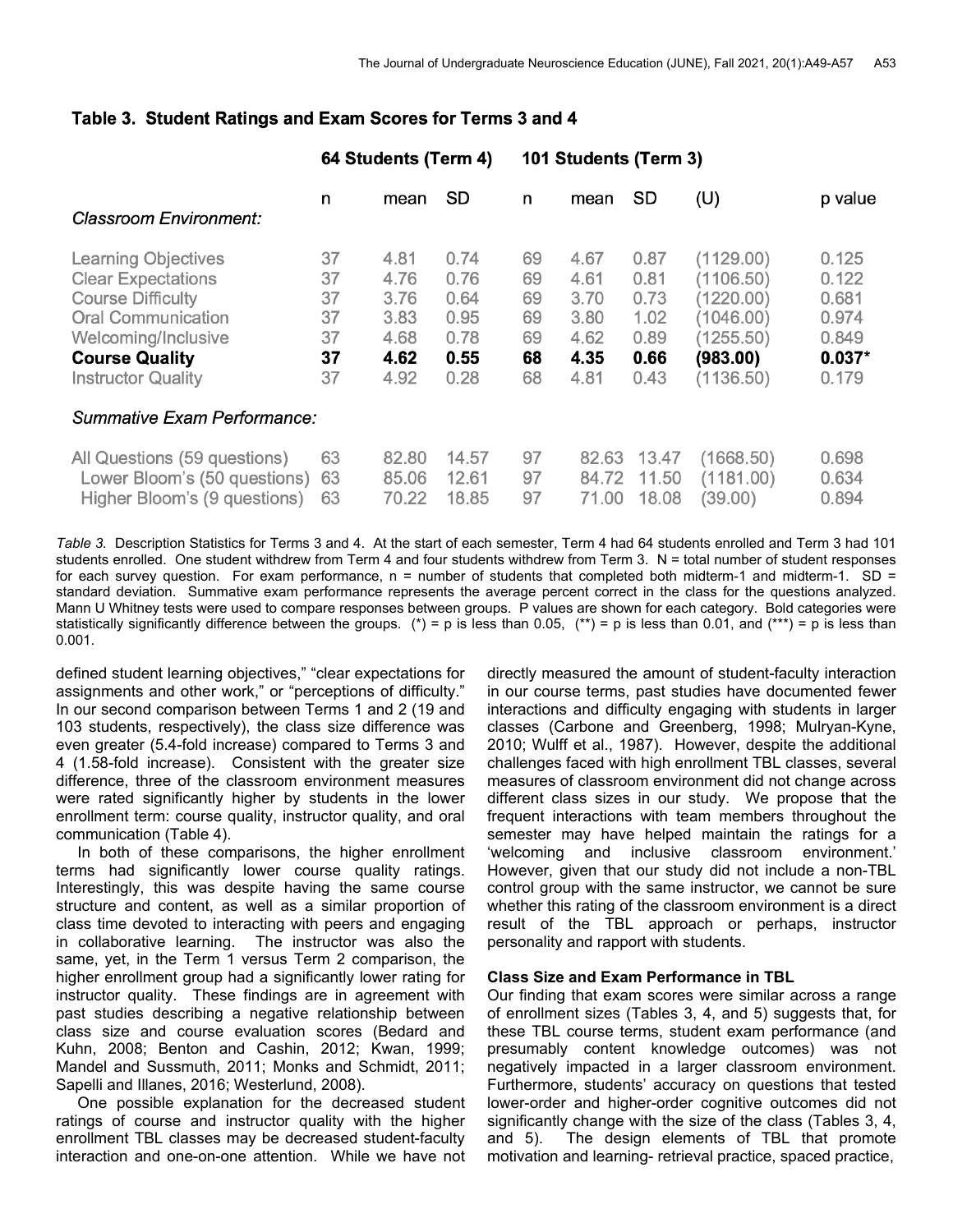|                                                                                                                                                                   |                                  | 19 Students (Term 1)                         |                                              | 103 Students (Term 2)            |                                              |                                              |                                                                      |                                                               |  |
|-------------------------------------------------------------------------------------------------------------------------------------------------------------------|----------------------------------|----------------------------------------------|----------------------------------------------|----------------------------------|----------------------------------------------|----------------------------------------------|----------------------------------------------------------------------|---------------------------------------------------------------|--|
| Classroom Environment:                                                                                                                                            | n                                | mean                                         | <b>SD</b>                                    | n                                | mean                                         | <b>SD</b>                                    | (U)                                                                  | p value                                                       |  |
| <b>Learning Objectives</b><br><b>Clear Expectations</b><br><b>Oral Communication</b><br>Welcoming/Inclusive<br><b>Course Quality</b><br><b>Instructor Quality</b> | 13<br>13<br>12<br>13<br>12<br>12 | 4.31<br>4.31<br>4.25<br>4.31<br>5.00<br>5.00 | 1.49<br>1.49<br>1.14<br>1.49<br>0.00<br>0.00 | 59<br>59<br>50<br>59<br>58<br>58 | 4.75<br>4.58<br>3.58<br>4.44<br>4.14<br>4.62 | 0.28<br>0.95<br>1.01<br>0.91<br>0.74<br>0.57 | (347.50)<br>(467.50)<br>(174.50)<br>(341.00)<br>(120.00)<br>(228.00) | 0.416<br>0.890<br>$0.019*$<br>0.056<br>$0.000***$<br>$0.017*$ |  |
| Summative Exam Performance:                                                                                                                                       |                                  |                                              |                                              |                                  |                                              |                                              |                                                                      |                                                               |  |
| All Questions (44 questions)<br>Lower Bloom's (37 questions)<br>Higher Bloom's (7 questions)                                                                      | 16<br>16<br>16                   | 77.80<br>77.59<br>78.86                      | 12.60<br>12.82<br>12.19                      | 101<br>101<br>101                | 80.09<br>81.00<br>75.29                      | 12.72<br>12.13<br>15.65                      | (813.00)<br>(538.00)<br>(21.50)                                      | 0.195<br>0.113<br>0.701                                       |  |

# Table 4. Student Ratings and Exam Scores for Terms 1 and 2

*Table 4.* Descriptive Statistics for Terms 1 and 2. Term 1 had 19 students enrolled and Term 2 had 103 students enrolled at the start of the term. Three students withdrew from Term 1 and two students withdrew from Term 2. n = total number of student responses for each survey question or total number of students completing both the first and second midterm exam. SD = standard deviation. Summative exam performance represents the average percent correct in the class for the questions analyzed. Mann U Whitney tests were used to compare responses between groups. P values are show for each category. Bold categories were statistically significantly different between the groups. (\*) = p is less than 0.05, (\*\*) = p is less than 0.01, and (\*\*\*) = p is less than 0.001.

and feedback (Butler et al., 2014; Dunlosky et al., 2013; Schmidt et al., 2019)- would be present to the same extent in any-sized TBL class, thus providing a possible explanation for why exam performance did not vary across our different-sized TBL course terms.

#### **Limitations and Future Directions**

One limitation of this study was the need to include a summer session course in the analysis between Terms 1 and 2. Fall terms for this course typically enroll 60 or more students. As such, the summer session term provided the only opportunity to examine student performance and the classroom environment in a low enrollment version of this course. Additionally, the summer session version of this course was only offered one year, so additional replicates were not possible. As a result, we cannot rule out the possibility that the duration of the course terms- 6 weeks for summer session versus 14 weeks for fall/spring term courses- had an effect on the content knowledge outcomes. Indeed, while some studies show no effect, others have reported that shorter course terms are associated with improved performance on exams (Austin and Gustafson, 2006; Scott and Conrad, 1992). How this may manifest in TBL classes should be further explored.

 The summer session TBL term enrolled a number of visiting and graduate/post-baccalaureate students. By comparison, the high enrollment version of the class offered during the fall term enrolled a low percentage of these non-degree seeking students (Table 2). To account for the possibility that these differences in student demographics influenced our outcomes, we re-ran the analysis excluding the data from non-degree students (Table 5). Our findings were the same: there was no significant difference in exam performance between low and high enrollment TBL groups.

 In order to generalize our findings, future studies should explore the relationship between TBL course size and student performance with a larger number of classes and broader range of courses at different institutions, as well as with different student populations. For example, it would be particularly valuable to know the content knowledge outcomes and students' perceptions of quality of the course and their instructor in introductory STEM classes which are frequently large and can have enrollments of 300 to 400. Monitoring classroom behaviors and faculty interactions to confirm that they are indeed reduced in larger TBL courses should also be further explored.

#### **Proposed Strategies for Larger TBL Classes**

Despite any drop in student exam performance, our higher enrollment course terms did suffer from lower evaluations of course quality. While this may be an unavoidable consequence of higher enrollment classes, there may be strategies that TBL facilitators can implement in large classes to improve student perception of the course and instructor. As is always the case with TBL, facilitators should work hard to achieve student buy-in with the TBL approach and should ensure that students learn how to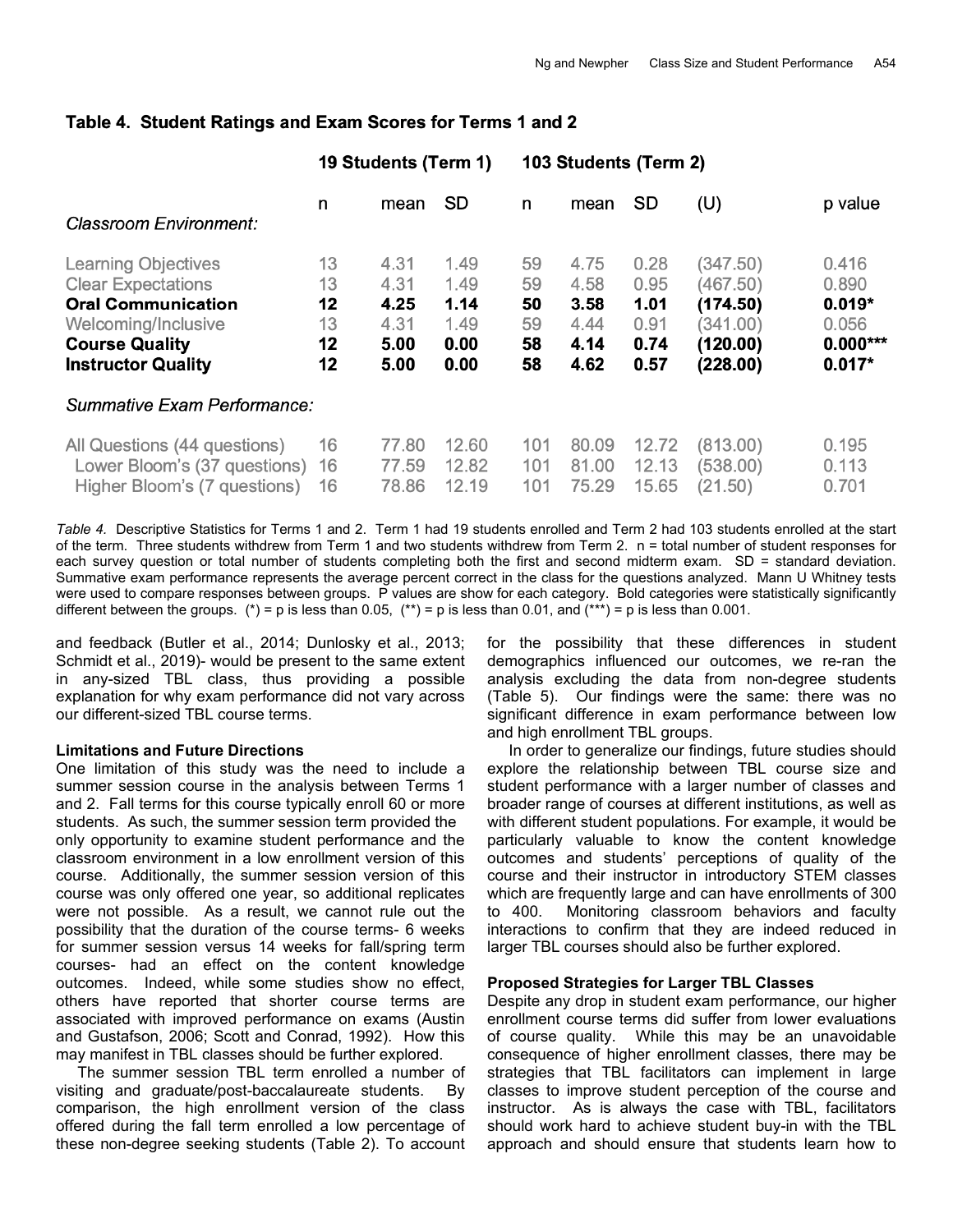### Table 5. Exam Scores for Terms 1 and 2, Excluding Visiting and Graduate Students

|                                                                                                | 19 Students (Term 1) |                         | 103 Students (Term 2)   |                   |                         |                         |                                |                         |
|------------------------------------------------------------------------------------------------|----------------------|-------------------------|-------------------------|-------------------|-------------------------|-------------------------|--------------------------------|-------------------------|
|                                                                                                | n                    | mean                    | SD                      | n                 | mean                    | SD                      | (U)                            | p value                 |
| Summative Exam Performance:                                                                    |                      |                         |                         |                   |                         |                         |                                |                         |
| All Questions (44 questions)<br>Lower Bloom's (37 questions) 8<br>Higher Bloom's (7 questions) |                      | 84.16<br>82.89<br>80.86 | 13.72<br>12.90<br>15.40 | 100<br>100<br>100 | 80.23<br>81.16<br>75.29 | 12.72<br>12.04<br>15.98 | (807.50)<br>(578.50)<br>18.00) | 0.179<br>0.250<br>0.404 |

*Table 5.* Descriptive Statistics for Terms 1 and 2, excluding visiting and graduate students. Term 1 had 19 students enrolled and Term 2 had 1-3 students enrolled at the start of the term. n = total number of student responses for each question or total number of students completing both the first and second midterm exam, excluding visiting and graduate/post-baccalaureate students. SD = standard deviation. Summative exam performance represents the average percent correct in the class for the questions analyzed. Mann U Whitney tests were used to compare responses between groups. P values are shown for each category. Bold categories were statistically significantly different between the groups. (\*) = p is less than 0.05, (\*\*) = p is less than 0.01, and (\*\*\*) = p is less than 0.001.

work and communicate in teams effectively (Thompson et al., 2007a; Thompson et al., 2007b). In fact, an entire TBL module could be dedicated to helping students learn more about TBL and why it is being used. It is also possible that team teaching or utilizing teaching assistants as additional facilitators could help increase student engagement and one-on-one attention. Lastly, as has been shown for large non-TBL courses, the instructor can help make classes feel smaller by learning names (Holstead, 2019), walking through aisles, using humor, and having a more engaging classroom presence (Cash et al., 2017). Future studies should investigate the impact of these instructor behaviors on student perception and enjoyment of TBL in a large classroom setting.

### **REFERENCES**

- Ake-Little E, von der Embse N, Dawson D (2020) Does Class Size Matter in the University Setting? Educational Researcher 49:595-605.
- Allen RE, Copeland J, Franks AS, Karimi R, McCollum M, Riese DJ II, Lin AY (2013) Team-based learning in US colleges and schools of pharmacy. Am J Pharm Educ *77*:115.
- Arias J, Walker D (2004) Additional evidence on the relationship between class size and student performance. The Journal of Economic Education 35:311-329.
- Austin A, Gustafson L (2006) Impact of Course Length on Student Learning. Journal of Economics and Finance Education 5:26- 37.
- Baeten M, Kyndt E, and KDochy, F (2010) Using studentcentered learning environments to simulate deep approaches to learning: factors encouraging or discouraging their effectiveness. Educ Res Rev 5:243-260.
- Ballen C, Aguillon S, Brunelli R, Drake A, Wassenberg D, Weiss S, Zamudio K, and Cotner S (2018) Do Small Classes in Higher Education Reduce Performance Gaps in STEM? BioScience 68:593-600.
- Bandiera O, Larcinese V, Rasul I (2010) Heterogeneous class

size effects: New evidence from a panel of university students. Economic Journal 120:1365-1398.

- Becker WE, Powers JR (2001) Student performance, attrition, and class size given missing student data. Econ Educ Rev 20:377-388.
- Bedard K, Kuhn P (2008) Where class size really matters: Class size and student ratings of instructor effectiveness. Economics of Education Review 27:253-265.
- Bellante DM (1972) A summary report on student performance in mass lecture classes of economics. Journal of Economic Education 4:53-54.
- Benton,SL, Cashin WE (2012) Student ratings of teaching: A summary of research and literature. IDEA paper. Available at https://www.ideaedu.org/Portals/0/Uploads/Documents/IDEA% 20Papers/IDEA%20Papers/PaperIDEA\_50.pdf.
- Benton, S.L, and Pallett, W.H. (2013) Class size matters: Essay on importance of class size in higher education. Inside Higher Ed. Available at

https://www.insidehighered.com/views/2013/01/29/essayimportance-class-size-higher-education.

- Bloom B (1956) Taxonomy of educational objectives: The classification of educational goals. New York, NY: Longmans Green.
- Butler A, Marsh E, Slavinsky J, Baraniuk R (2014) Integrating cognitive science and technology improves learning in a STEM classroom. Educational Research Review 26:331-340.
- Carbone E, Greenberg J (1998) Teaching large classes: unpacking the problem and responding creatively. To Improve the Academy 17:311-326.
- Cash CB, Letargo J, Graether SP, Jacobs SR (2017) An Analysis of the Perceptions and Resources of Large University Classes. CBE Life Sci Educ 16:1-12.
- De Paola M, Ponzo M, Vincenzo S (2013) Class size effects on student achievement: Heterogeneity across abilities and fields. Education Economics 21:135-153.
- Dunlosky J, Rawson KA, Marsh EJ, Nathan MJ, Willingham DT (2013) Improving Students' Learning With Effective Learning Techniques: Promising Directions From Cognitive and Educational Psychology. Psychol Sci Public Interest 14:4-58.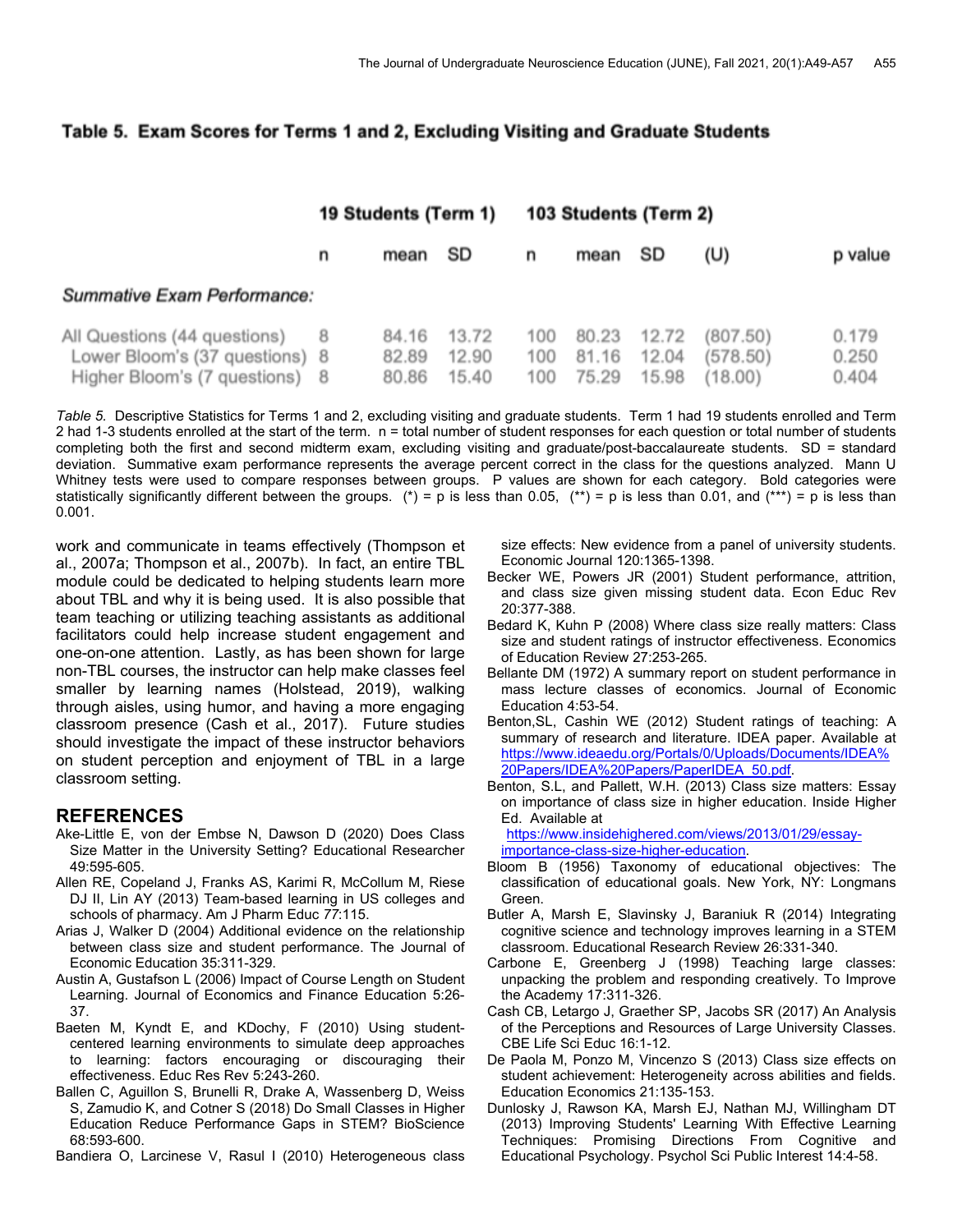- Eddy SL, Hogan KA (2014) Getting under the hood: how and for whom does increasing course structure work? CBE Life Sci Educ 13:453-468.
- Edgell J (1981) Effects of class size upon aptitude and attitude of pre-algebra undergraduate students. Education Resources Information Center Document 203760. Washington, DC: Institute of Education Sciences and U.S. Department of Education. **Available at the set of the set of the set of the set of the set of the set of the set of the set of the set of the set of the set of the set of the set of the set of the set of the set of the set of the set**

https://files.eric.ed.gov/fulltext/ED203760.pdf.

- Freeman S, Eddy SL, McDonough M, Smith MK, Okoroafor N, Jordt H, Wenderoth MP (2014) Active learning increases student performance in science, engineering, and mathematics. Proc Natl Acad Sci U S A 111:8410-8415.
- Gibbs G, Lucas L, Simonite V (1996) Class size and student performance: 1984-94. Stud High Educ 21:261-273.
- Gleason J (2012) Using technology-assisted instruction and assessment to reduce the effect of class size on student outcomes in undergraduate mathematics courses. College Teaching 60:87-94.
- Haidet P, Kubitz K, McCormack WT (2014) Analysis of the Team-Based Learning Literature: TBL Comes of Age. J Excell Coll Teach 25:303-333.
- Hancock TM (1996) Effects of class size on college student achievement. College Student Journal 30:479-481.
- Hill MC (1998) Class size and student performance in introductory accounting courses, further evidence. Issues in Accounting Education 13:47-64.
- Holstead C (2019) Want to improve your teaching? Start with the basics: learn students' names. The Chronicle of Higher Education. Available at

https://www.chronicle.com/article/want-to-improve-your-

teaching-start-with-the-basics-learn-students-names/.

- Kennedy PE, Siegfried JJ (1997) Class size and achievement in introductory economics: evidence from the TUCE III data. Econ Educ Rev 16:385-394.
- Kogl Camfield E, McFall EE, Kirkwood ML (2016) Leveraging innovation in science education: Using writing and assessment to decode the class size conundrum. Liberal Education 101/102. Available at

https://www.aacu.org/liberaleducation/2015-2016/fallwinter/camfield.

Kokkelenberg EC, Dillon M, Christy SM (2006) The effects of class size on student grades at a public university. Cornell Higher Education Research Institute. Available at

http://digitalcommons.ilr.cornell.edu/workingpapers/66/.

- Kwan K (1999) How fair are student ratings in assessing the teaching performance of university teachers? Assessment and Evaluation in Higher Education 24:181-195.
- Mandel P, Sussmuth B (2011) Size matters. The relevance and Hicksian surplus of preferred college class size. Econ Educ Rev 30:1073-1084.
- Matta BN, Guzman JM, Stockly SK, Widner B (2015) Class size effects on student performance in a Hispanic-serving institution. The Review of Black Political Economy 42:443-457.
- Michaelsen L, Knight A, Fink L (2004) Team-based learning: A transformative use of small groups in college teaching. Sterling, VA: Stylis Publishing.
- Michaelsen L, Sweet M (2008) The essential elements of teambased learning. New Dir Teach Learn 116:7-27.
- Michaelsen L, Watson W, Cragin J, Fink L (1982) Team Learning: A Potential Solution to the Problems of Large Classes. The Organizational Behavior Teaching Journal 7:13-22.
- Monks J, Schmidt RM (2011) The impact of class size on outcomes in higher education. The BE Journal of Economic Analysis & Policy 11:1-17.
- Mulryan-Kyne C (2010) Teaching large classes at college and university level: challenges and opportunities. Teach High Educ 15:175-185.
- Ng M, Newpher T (2020) Comparing Active Learning to Team-Based Learning in Undergraduate Neuroscience. Journal of Undergraduate Neuroscience Education 18:99-108.
- Olson JC, Cooper S, Lougheed T (2011) Influences of teaching approaches and class size on undergraduate mathematical learning. PRIMUS 21:732-751.
- Raimondo H, Esposito L, Gershenberg I (1990) Introductory class size and student performance in intermediate theory courses. The Journal of Economic Education 21:369-381.
- Sapelli C, Illanes G (2016) Class size and teacher effects in higher education. Econ Educ Rev 52:19-28.
- Schmidt, H.G, Rotgans, J.I, Rajalingam, P, and Low-Beer, N. (2019) A Psychological Foundation for Team-Based Learning: Knowledge Reconsolidation. Acad Med 94:1878-1883.
- Scott P, Conrad C (1992) A Critique of Intensive Courses and an Agenda for Research. In Higher Education: Handbook of Theory and Research 8:411-459.
- Thompson BM, Schneider VF, Haidet P, Levine RE, McMahon KK, Perkowski LC, Richards BF (2007a) Team-based learning at ten medical schools: two years later. Med Educ 41:250-257.
- Thompson BM, Schneider VF, Haidet P, Perkowski LC, Richards BF (2007b) Factors influencing implementation of team-based learning in health sciences education. Acad Med 82:S53-56.
- Westerlund J (2008) Class size and student evaluations in Sweden. Education Economics 16:19-28.
- Wright MC, Bergom I, Bartholomex T (2019) Decreased class size, increased active learning? Inteded and enacted teaching strategies in smaller classes. Active Learning in Higher Education 20:51-62.
- Wulff DH, Nyguist JD, Abbott RD (1987) Students' perceptions of large classes. New Dir Teach Learn 32:17-30.

Received June 4,2021 revised August 30, 2021; accepted September 20, 2021.

#### **Acknowledgements and Funding**

We thank Julie Reynolds, Kim Manturuk, Leonard White, Shelley Newpher, Margaret Tarampi, Bridgette Hard, Caroline Wilson, and Benjamin Thier for helpful comments on this manuscript. This work was funded by Duke University and the Charles Lafitte Foundation Program in Psychological and Neuroscience Research at Duke University.

#### **Conflict of Interest**

The Author(s) declare(s) that there is no conflict of interest.

Address correspondence **to:** Dr. Thomas Newpher, Department of Psychology and Neuroscience, 308 Research Drive, Duke University, Durham, NC 27708. Email: thomas.newpher@duke.edu

Copyright © 2021 Faculty for Undergraduate Neuroscience

www.funjournal.org